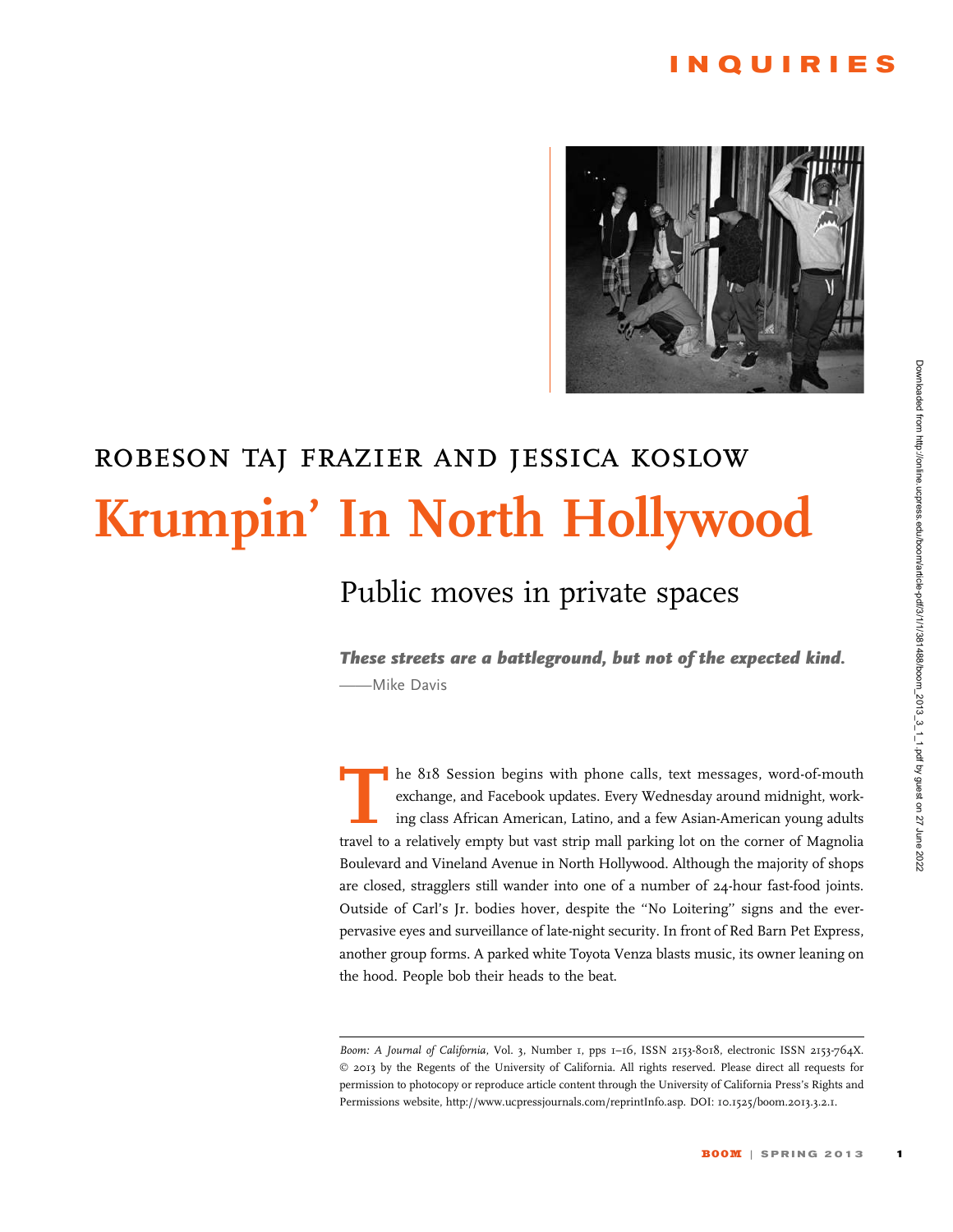

King Charles, Worm, Miss Prissy, Manny "Xclusive", and Outrage. PHOTOGRAPH BY JEFF ST. ANDREWS.

The dancing ignites. A male krumper assertively stomps the asphalt. He snakes in and out of the Toyota's driver side window with his upper body. His arms whip at the air and his ankles twist side to side, rolling him up to his tiptoes. His torso undulates, then his chest pops out and contracts back repeatedly, powered by the push of his hand resting lightly on his heart. The lights that surround the dancer create a leviathan outline of his shadow. He looks at the crowd with a boastful smirk and then his face morphs into an expression of anger and anguish. The groups converge tightly around him as if to keep his body warm. They push

him when he comes close, yelling, ''That's buck!'' and ''It's your world!'' What prompts the krumper to initiate this session? Maybe he was guided by the beat, a challenge by a fellow dancer, or a sudden rush of adrenaline.

The presence of local police and paid security, however, is a reminder of the parking lot's status as privatized space. Circling its perimeter, they survey the session, frequently commanding the dancers to decrease the volume of their music and disperse, or risk imprisonment.

These practices—the young people gathering in an empty but private lot, the police encroaching—evoke the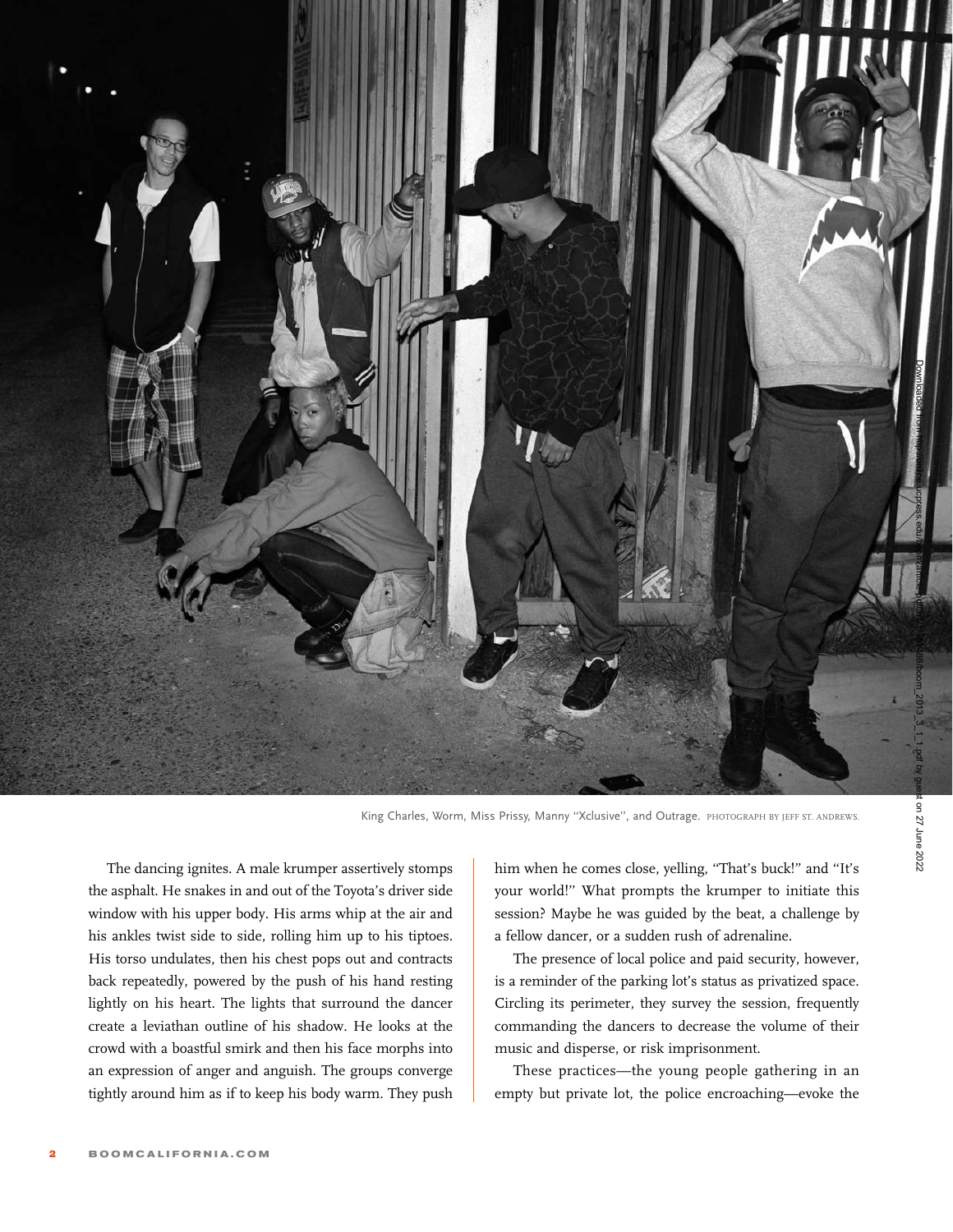general culture of domination and regulation in Los Angeles, where black and brown working class youth's mobility and use of public space is increasingly curtailed. Simultaneously, corporate takeovers of public space and the growth of outdoor performance spaces that cater mainly to monied interests have come to be the norm. Organized primarily around consumerism, these latter spaces restrict invention, expression, and community-building, practices that are quite common to youth subcultural forms of performance, play, and leisure. Such racial injustice and social marginalization, a dynamic that scholar George Lipsitz refers to as ''the racialization of space and the spatialization of race,'' plays a fundamental role in shaping and limiting the spaces where street dancers can perform and interact.<sup>1</sup>

This same dynamic, however, has compelled these street dancers to establish alternative locations for performance and recreation, particularly in underused and undervalued city locations. For the 818 Session's attendees, an empty suburban parking lot has been repurposed for community building and creativity. It demonstrates how racial and spatial politics not only condition people's lives, but also are brought into play by individuals and groups as means to create and exercise more liberating modes of existence and opportunities for collective exchange and awareness. In a similar vein to what scholar Joseph Schloss argues about breakdancing, ''These bad conditions ... also provided specific opportunities that creative youths exploited to create their art and their lives."<sup>2</sup> Street dancers' "claiming of space,'' as communication scholar Murray Forman notes, ''makes existence, no matter how bleak or brutal, something with stakes, something worth fighting for.''<sup>3</sup>

#### Krump's Origins

Contemporary dance represents individual and collaborative artistry and is about trusting the process of discovery, and letting go and letting the movement move you, rather than you trying to move the movement. ... The head has a million points that you can lead from. The hands have energy. They are like your mouth. You can speak with your hands. Turn your feet into paintbrushes. ... But the floor is not your only canvas; space exists behind you too. I try to train kids to be artists rather than just dancers. —William Wingfield

Krump is hybridized Hip Hop dancing that fuses West African, Latin, b-boy/b-girl and other vernacular dance forms.4

### Krump's origins lie in another local dance style, clown dancing.

Foot stomps, chest pops, limb syncopation, arm swings and flailing, syncopated pelvic thrusts, booty-popping, and constant improvisation, among other bodily movements, characterize krump. Facial expression is also important dancers' faces display a range of expressions and emotions. Whether it's a flirty smile or a raging scowl, every expression amplifies a mood and complements the movement.

Created circa 2002 in South Los Angeles (formerly known as South Central) and the surrounding cities of Inglewood and Compton, krump's origins lie in another local dance style, clown dancing. Thomas ''Tommy the Clown'' Johnson, an African American ex-convict and former drug dealer, spawned the latter in the mid-to-late 1990s after he began performing as a hired clown at neighborhood birthday parties. His dancing exaggerated standard Hip Hop moves with greater expression, explosive movement, improvisation, and outrageous performance. Donned in clown suit, multicolor Afro wig, and face-paint, Johnson was later joined by several black youth whom he mentored. Johnson's group went on to popularize the style, and other young adults began forming their own respective clown crews and competed against one another at events Johnson organized.

Krump grew from the inner sanctum of Johnson's crew. Marquisa ''Miss Prissy'' Gardner, Ceasare ''Tight Eyez'' Willis, Jo'Artis ''Big Mijo'' Ratti, and Christopher ''Lil' C'' Toler pioneered the dance form. Their clown dancing became more aggressive and high-speed, characterized by more adamant movements, most centrally chest pops and palpitations, arm flails and swings, stomps, and exuberant communication between dancers. They fused the amplified movements and performance style of clown dancing with the uninhibited sexuality and sensuality of stripper dancing, another local dance style that gave greater room for eroticism and desire. Now a guest judge on So You Think You Can Dance, the popular dance competition television show, Lil' C details krump's genesis. ''It's a hybrid of clown dancing and stripper dancing but just an evolved form of the two, extremely raw, way more emotional, way more eternal, so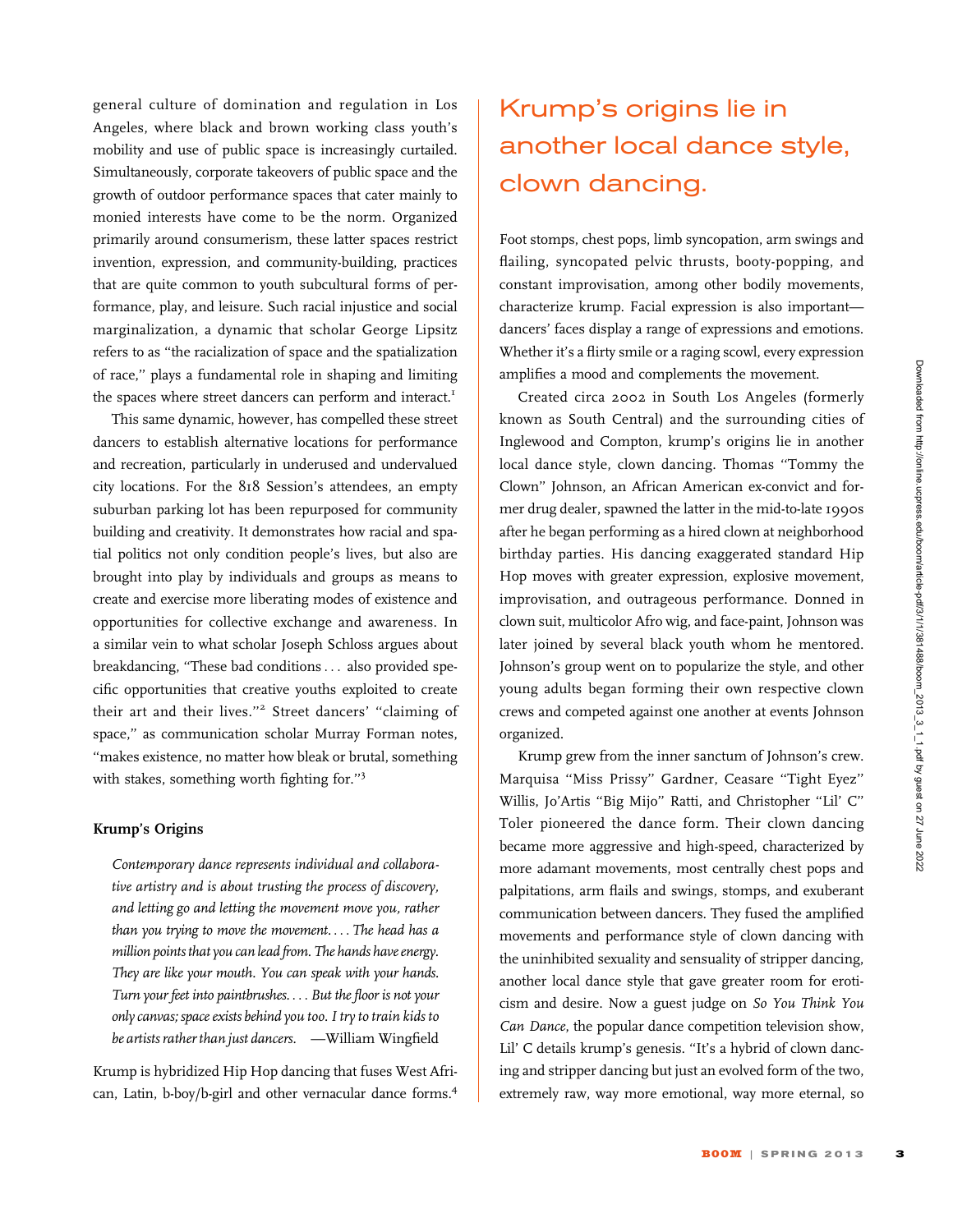## ''The session is thus a kind of informal competition among individuals, but is also a collective activity.''

much more visceral, so much more ballistic, so much more organic and authentic. It's so many things. It's gumbo.''

Clown dancing was refashioned towards greater bodycontrol, more forceful, provocative movement, and greater room for personalized, emotional narrative. Dancers also blend in other street dance styles such as b-boying/ b-girling (breakdancing) and the West Coast originated forms of popping and locking.<sup>5</sup> It is this feature that allows street dancers to cultivate signature styles, and it is the uniqueness of each dancer's signature style that eventually determines their individual performance identity and name, such as Flash, Unknown, or Phoolish.

Krump performances revolve around the session, an informal circle of onlookers and dancers where dancers take turns performing, each dancer in effect ''calling'' out to the other surrounding dancers and viewers through spontaneous performance. The latter group ''responds'' through cheers of acknowledgment, encouragement, and exclamations of amazement. This bodily communication and exchange between performer and community demonstrates the centrality of both individualist and collectivist motivations at the session where, as scholar Iain Borden explains, ''The session is thus a kind of informal competition among individuals, but is also a collective activity."<sup>6</sup>

Krump has thus spilled into North Hollywood's underutilized spaces, offering black and brown street dancers a ritual gathering to collectively reshape their environment and challenge much of what constitutes shared space in Los Angeles. A neighborhood not normally identified in terms of avant-garde practices of art and the cultural expressions of racialized urban youth has become a prime location for alternative configurations of the city. Late at night on Wednesdays, the 818 Session provides an intriguing window into the juncture between marginalized young people of color, street dance, and urban environment.

### The 818 and race-space configurations of Los Angeles

Ten years ago the most popular and widely attended session were the Battle Zones, annual dance competitions

organized by Tommy the Clown at the Los Angeles Western Forum. Krump also gained greater local attention after being first brought to the screen in Mark St. Juste's 2003 documentary Shake City 101. And since then it has grown into a national and international phenomenon within popular culture, crossing over into music videos, on US-based dance-competition television shows such as So You Think You Can Dance and America's Next Best Dance Crew, as well in major film productions including Bring It On: All or Nothing and Step Up 3D.

But it was Rize, video-director and photographer David LaChapelle's 2005 documentary, that brought the dance style its most significant attention. Miss Prissy, one of Rize's standout performers, remarks about krump's rapid explosion after the film's release, ''It was like red ants, it happened so quick. It was so crazy.'' The film's narrative summarizes clown and krump dancing's initial development and situates the dance styles within Afro-diasporic dance practices and within Los Angeles's history of racerelations and black disenfranchisement. The film moreover elaborates a very particular spatial regime. South Los Angeles's urban landscape, the film's primary backdrop, is framed singularly throughout the narrative as a space mired down by high rates of unemployment, decreasing work opportunities, immense gang and drug activity, substandard education and social services, and coercive police repression. The neighborhood is thus made to represent the embodiment of violence (bodily, epistemic, economic, educational). Dancer and theater arts writer Ariel Ann Nereson criticizes this treatment of South Los Angeles, arguing that LaChapelle's ''presentation of gangbanging, poverty, and violence as inevitable paths and virtually natural to the environment of South Central forecloses the possibility for other realities, other experiences and interpretations of this community.'' Consequently, blackness, she points out, is pathologized and objectified via space. Portraying krumping as the ''the sole alternative to gang violence, prison, and what seems to be certain early death,'' the film provides viewers with the director's "vision of South Central," a representation that disregards the plurality of black Los Angeles life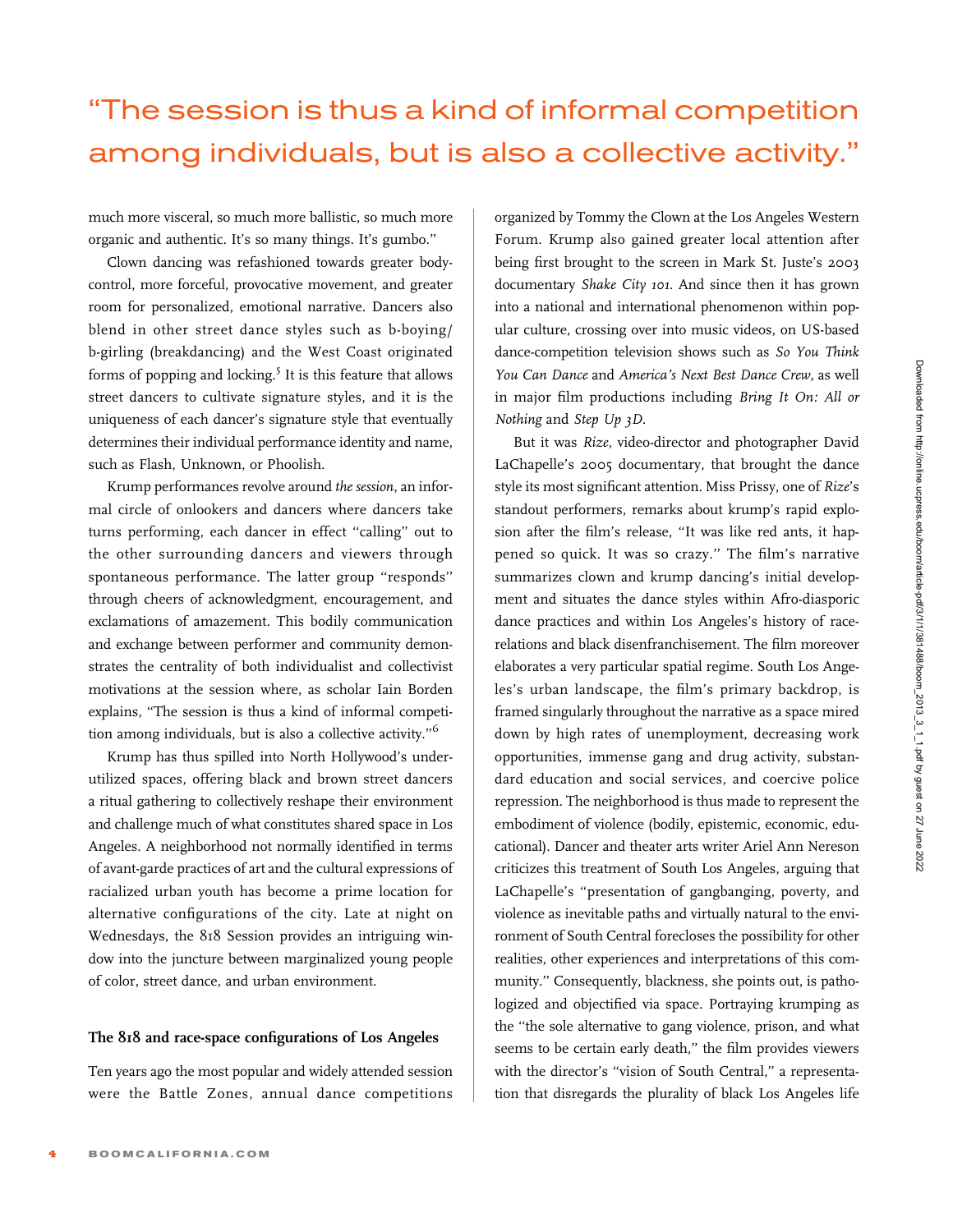

Lil' Bad Newz performing at the 818 Session. PHOTOGRAPH BY DAN CARINO.

and which ''increase[s] the distance between South Central and the other metropolises of the world.''7

Sadly, Rize's representation of South Los Angeles is in line with the neighborhood's dominant representation in mainstream media, the 1990s' ''new urban cinema,'' and some academic scholarship. Such depictions perpetrate stereotyped understandings of working class black Angeleno life, narratives that only imagine black youth subcultural play, creativity, and performance within particular urban contexts—the blacktop of the basketball court, the street corner, the exterior of the corner store. Over a decade ago, historian Robin D. G. Kelley criticized those portrayals as incorrect and stifling. He argued that ''these very stereotypes of the ghetto as ''war zone'' and black youth as ''criminal'''' participated in "structur[ing] and contain[ing] their [black youth's] efforts to create a counter-narrative of life in the inner city.''8

In addition, these discourses reproduce assumptions of extreme separation existing between Los Angeles urban and suburban communities, where ''South Los Angeles is depicted as a locale unconnected to the rest of Los Angeles.''<sup>9</sup> Krump's manifestation in North Hollywood, an inner-ring suburb of Los Angeles, challenges such narrow framings. Over the last few years, several of krump's originators have appropriated a number of North Hollywood spaces identified as private or semi-private property, and remolded them for performance, style, and play. In these contexts, space and place are aestheticized—they are

viewed and performed as embodying spirit, mind, body, architecture, sound, gender, and community all at once. Led by Miss Prissy, Lil' C and Mijo, ''the 818 Session'' was established in 2005 (the session is named after its area code, which covers North Hollywood and several other neighborhoods in the San Fernando Valley).<sup>10</sup> The crew began organizing weekly krump circles at Global Cafe, a Studio City ´ restaurant and rental space. These sessions were open to anyone and basically provided street dancers a collective space to perform, share ideas, and learn new moves. However, when the increasing number of attendees posed a fire hazard, the session was relocated to several places: a church on Tujunga Avenue near Sherman Way, an abandoned movie theater parking lot on Laurel Canyon and Victory boulevards, and later, North Hollywood Park. A string of disruptive run-ins with the police and local gangs ultimately prompted the session to move to its current location, a parking lot within a complex that houses a Ralphs grocery store and several other business.

As two of the most widely known faces of krump, Lil' C and Miss Prissy provide legitimacy and authenticity to the 818 Session. Prissy often pulls people aside for one-on-one conversations and calms the flaring tempers of agitated dancers. And Lil' C can often be found opening the doors of his car so his stereo speakers can serve as the session's sound system. He also monitors the amount of space within the dance circle, frequently asking people to "open it up" when the dance space shrinks.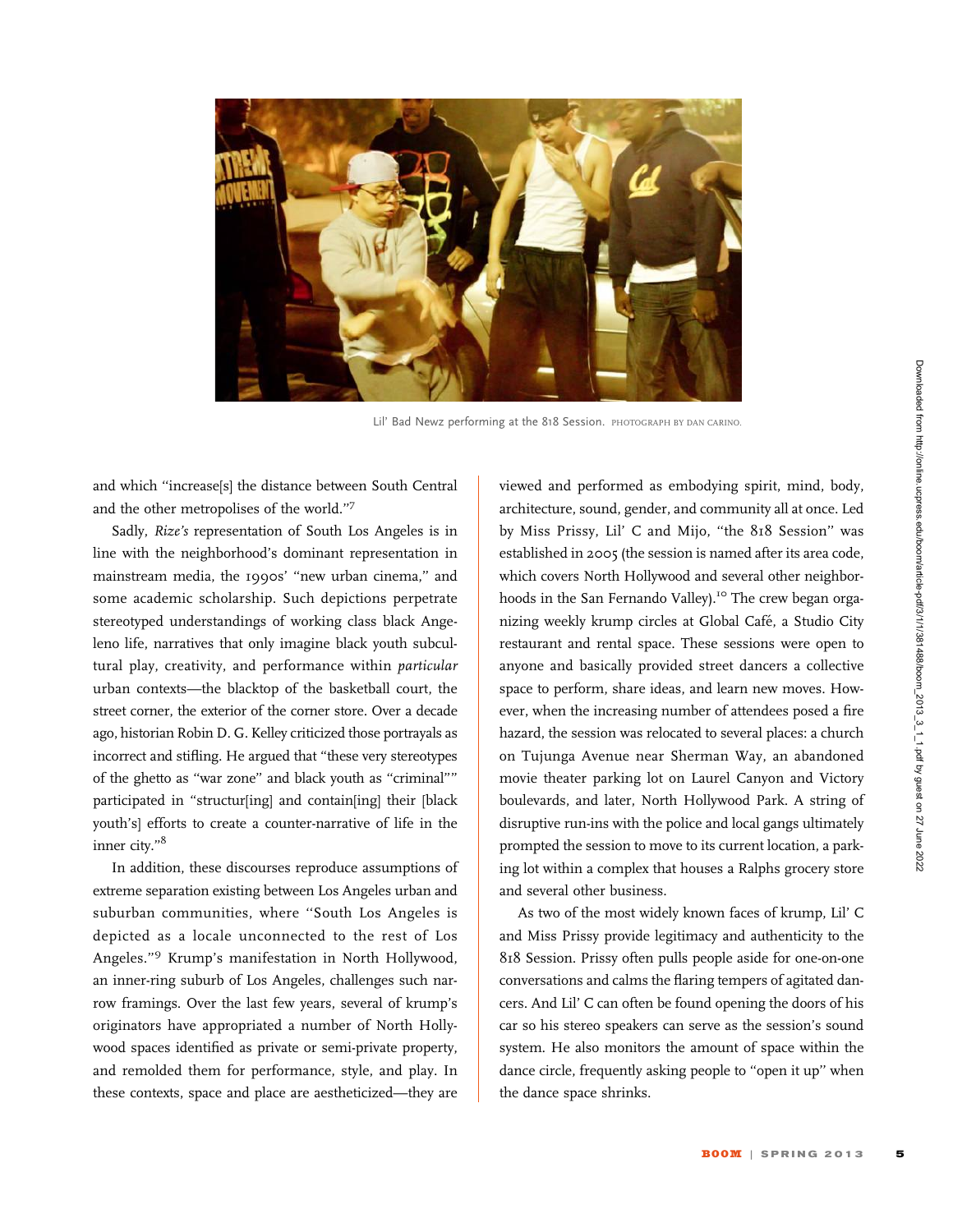From the onset, this gathering was framed as an ''all-city session,'' a label drawn from the fact that the session served as an assembly space for street dancers from all sections of greater Los Angeles. Several factors led the dancers to perceive and position North Hollywood in such a way. First was its short proximity to Hollywood and downtown Los Angeles. Its uniqueness as an area known for dance and the entertainment industry was also important. While North Hollywood is a central site for dance auditions and dance studios, which include most notably Millennium and Debbie Reynolds, major cinema studios such as Warner Brothers and Universal are also based in or near this area. The neighborhood's general solitude during late evening hours was another significant factor. The fact that the area lacked both high gang presence and high police surveillance offered dancers the feeling that they were entering a space where their well-being was at minimal risk, where the terms and boundaries for membership were not organized along neighborhood or street ties.<sup>11</sup> "There are no gang bangers out here,'' assures krump dancer Deidra ''Krucial'' Cooper, ''There's no real violence. It's the 818, Valley, Hollywood, North Hollywood type of style. Everybody can meet here .... It's this group from Compton, this group from Inglewood, that group from Watts, this group from Hollywood. It's the meeting ground so people can feel like they're not on one particular side.'' B-Boy also attests to this general feeling of safety. ''You got kids, anybody from any type of background. We all get together. And if there is a problem, we solve it through dance and then we talk about it and then everybody's happy. It happens. 818, it's a really warm feeling. If you can dance, it's like you're at home. Whether you're an outsider, we always accept anybody.''

Within the lexicon of Hip Hop culture, "all-city" is a term made popular among New York graffiti writers. Steven Hager explains that when a writer would get their ''tag written on all the major subway lines and in every borough in the city, he has gone "all city.""<sup>12</sup> Hager's comment reveals a clear distinction between the use of ''all-city'' by 1970s

New York graffiti writers and contemporary Los Angeles street dancers. For the former it bespoke the positioning of an artists' tag in all sectors of the city, somewhat akin to a company's ability to situate its brand in numerous areas. Graffiti masterpieces on subway trains were imagined as mobile advertisements. In contrast, for krump dancers "all-city" describes a space available to dancers of multiple styles representing numerous zip codes and a site that is constantly being relocated as a result of newly emergent challenges.

The differences between these two articulations owe a great deal to Los Angeles Hip Hop's traditions relating to public space. Brian " $B+$ " Cross, photographer and music historian, explains the impact of Los Angeles's spatial ecology on the evolution of Hip Hop practices in the city:

Public space is different in LA. Cruisin' in a kitted out ride (car) is a popular pastime. Graffiti are more common on the freeways than on public transport ... Uncle Jam's Army put on large shows and was essentially nomadic. Learning from the 'Chicano Woodstocks' (par Reuben Guevarra) that were being organized on the east side, they built flexibility into their events – this month they would be at the Sports Arena, next month the Convention Center. This is different from the Bronx scene where people were completely committed at first to single spots or hoods. [Emphases added] $13$ 

As Cross relates, ingrained in Los Angeles Hip Hop's region-specific negotiations and navigations of space is readiness and pro-activity toward identifying alternative spaces for performance and enjoyment. This proclivity toward movement and relocation is, for one, a factor of Los Angeles car culture and the extensive layout of the city. But also, Los Angeles Hip Hop practitioners' migration orientation aids them in dealing with and responding to ineluctable impediments such as neighborhood sound ordinances, police surveillance, and gang hostility. It does not represent a lesser attachment to or valuing of space and place than other regional Hip Hop scenes. It rather embodies a perception and practice that conceives Hip Hop space and place as

Everybody can meet here.... It's this group from Compton, this group from Inglewood, that group from Watts, this group from Hollywood.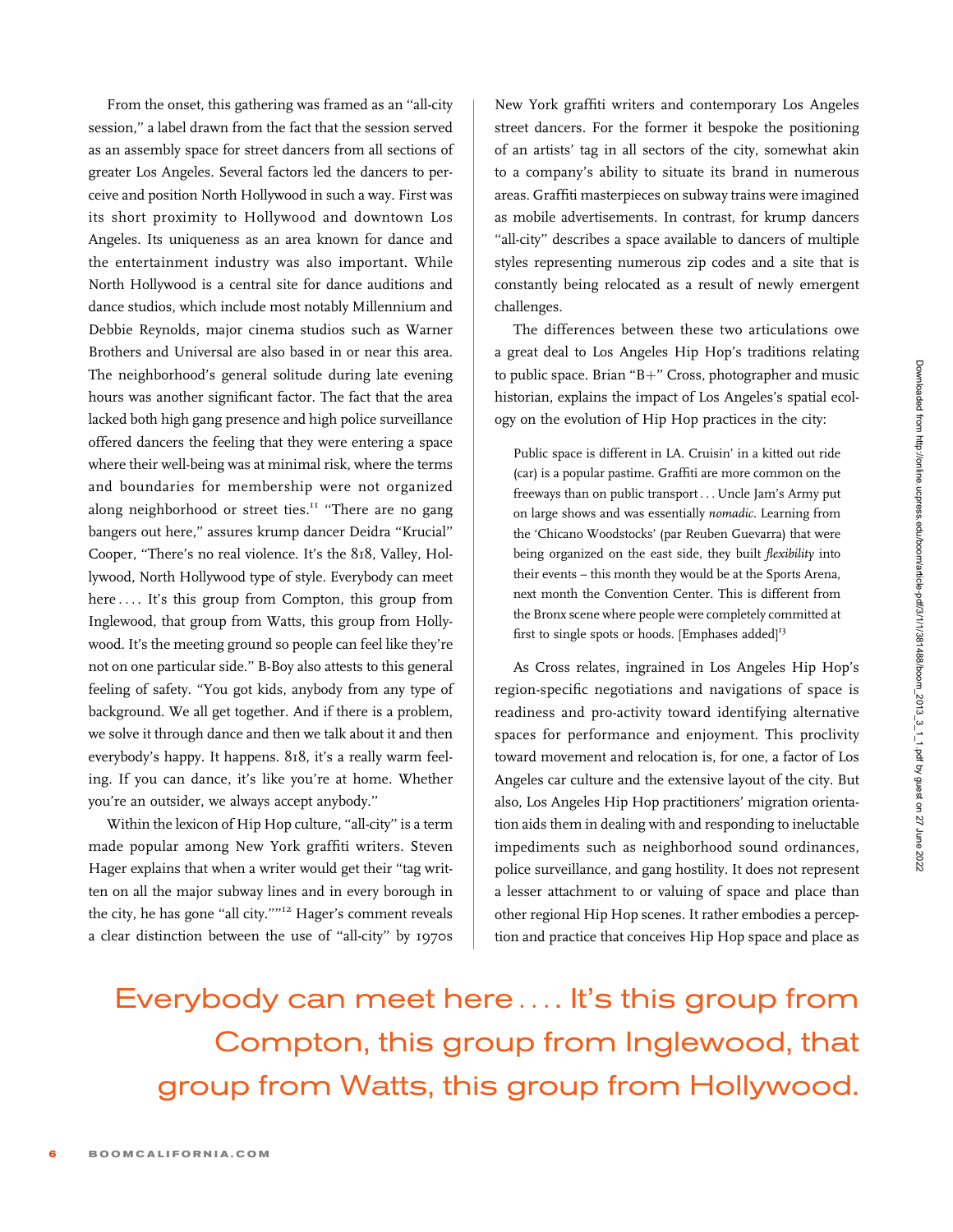## The spaces available for spontaneous and autonomous public interaction, cultural contact, and play are being eliminated.

moving space, rather than just ''single spots or hoods.'' For Los Angeles Hip Hop, the city's sprawling geography has served as an interstice to be utilized and exploited.

At any rate, what connects the articulations of ''all-city'' by graffiti writers of 1970s New York subways and the 818 Session is that both of them attempt to redefine and reorganize what is in fact meant by ''the city'' and who ''the city'' belongs to. In a similar vein, as writers' appropriation of the subway car as a collective canvas to articulate and challenge to what ends city space and public transportation can be used and valued, the 818 Session brings forward the problematic relationship between privatization and urban space in LA.<sup>14</sup> More and more, the spaces available for spontaneous and autonomous public interaction, cultural contact, and play are being eliminated. In their place are commoditized spaces organized primarily around engendering commerce and regulated through technologies of surveillance, policing, and exclusion.

Architecture and urban history intellectual Margaret Crawford has written that while the displacement and criminalization of the homeless and the redevelopment of many public spaces has left historical locations such as Pershing Square unoccupied, privately run outdoor spaces of consumption have proliferated. Universal City's Citywalk, the Grove Shopping Center in Miracle Mile, the Westfield Century City Mall, the Staple Center and LA Live plaza downtown, and the Third Street Promenade in Santa Monica all come to mind. The façade of public space and guise of a walking city within these locations masks a more repressive and bourgeois reclaiming of space. Considering the decreasing number of spaces for youth interaction and public dance, Citywalk, in particular, demonstrates the most blatant contradictions of what happens when such performance spaces are controlled and regulated by private interests. On Saturday nights, in the center of this extremely panoptic shopping space one finds an illustrious and oddly empty stage where its sole body, a DJ, spins pop hit after pop hit. Patrons of the mall are encouraged to dance in front of the stage, where a number of hidden cameras will then display their moving images on an enormous screen placed at the top of the stage. Despite the pleasure gained from the ensemble of bodies that participate, this space and staged performance merely presents the spectacle of spontaneity and freedom. As Crawford explains, ''The management of this privately owned space has the right to exclude anyone they deem undesirable, in addition to those groups of the public already discouraged by its suburban location, six dollar parking fee, and heavily policed spaces. To many architectural and urban critics, Citywalk's success demonstrates the total absorption of public life by private enterprise.''<sup>15</sup>

In Los Angeles, a dominant class of city developers, political officials, and transnational capital have led the way for the rise of such privately owned and operated spaces for public interaction. By corporatizing and monetizing citywide projects revolving around urban revitalization, gentrification, and rezoning, these groups have privatized and semi-privatized numerous public spaces. Such initiatives, according to writer Mike Davis, ''discipline spontaneity'' in Los Angeles, and intensify racial segregation and class differentiation in the city. To curb the erosion of particular areas' property values (as a result of working class black and brown bodies' use of these spaces), the meeting zones of gentrification have been refashioned away from the open, unrestrained, heterogeneous nature of the street toward the synchrony, manageability, and homogeneity of the privately owned megastructure and supermall. By reducing and policing the spaces where young black and brown Angelenos are allowed access and autonomy, a new terrain of crowd control is cemented, one ''intended not just to 'kill the street' ... but to 'kill the crowd,' to eliminate that democratic mixture."<sup>16</sup>

Other intellectuals besides Crawford and Davis have questioned Los Angeles's racial-spatial order with particular focus on its impact on working class black and brown Angelenos. George Lipsitz asserts that such spatial projects epitomize the ''white spatial imaginary''—the organization of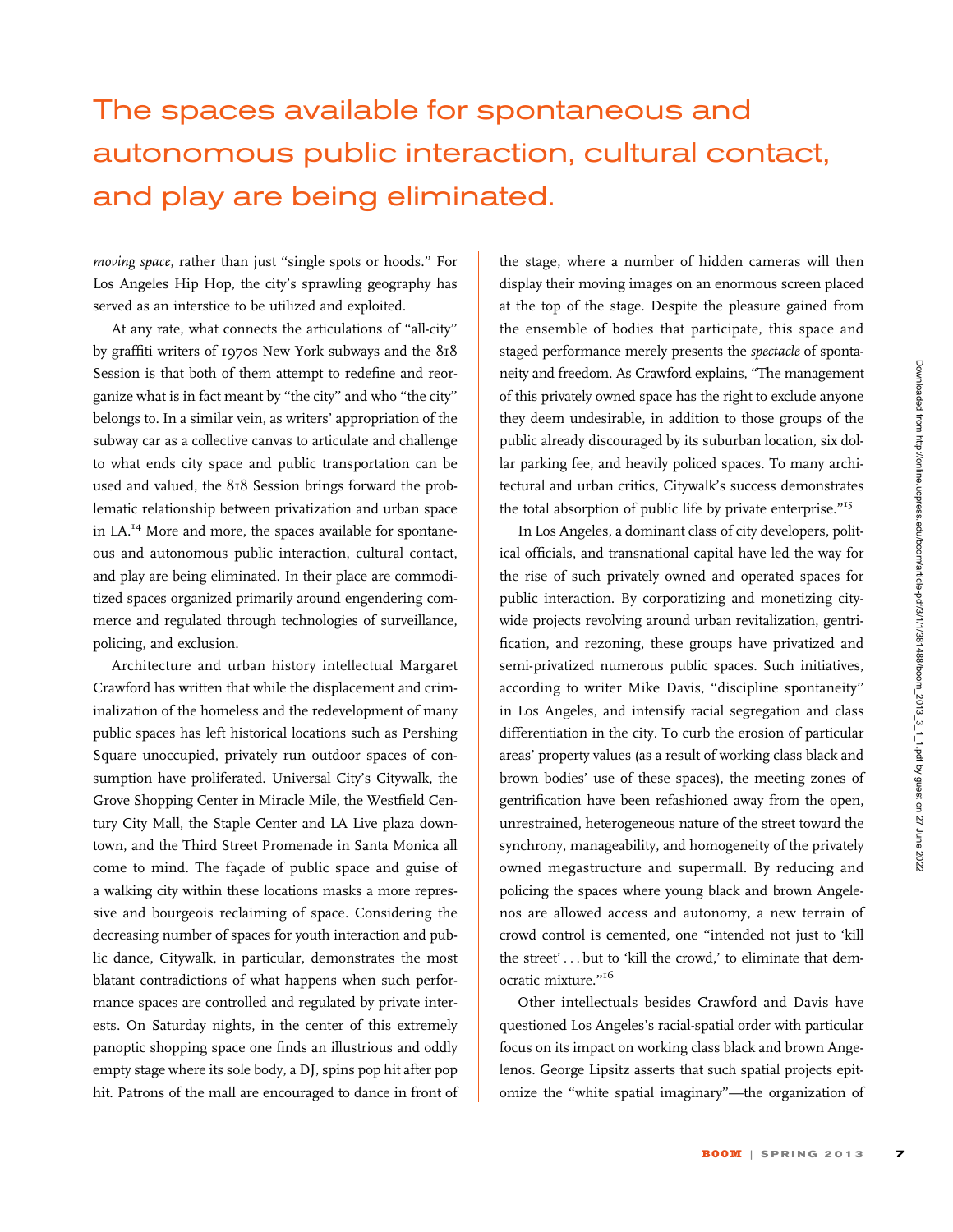

All eyes are on krumper Lil' Bad Newz. PHOTOGRAPH BY DAN CARINO.

space primarily along the lines of exchange value rather than use-value, and around intensive practices of racial and class exclusion, surveillance, and prohibition.'' He points out, ''It produces a racially-marked form of consumer citizenship'' that ''fuels allegiances to defensive localism and hostile privatism."<sup>17</sup> Laura Pulido extends this argument to interrogate the ways such practices work through racial and class segregation that differentiate and disconnect urban and suburban communities.<sup>18</sup> Daniel Widener, on the other hand, points to the ways policing and spatial regulation have worked to stifle black cultural production and artistic institution building in Los Angeles. He cites police repression of Central Avenue's interracial jazz scene during the interwar period, FBI surveillance of the Watts Writers Workshop and the Pan Afrikan Peoples Arkestra during the 1960s and 1970s, and the Bureau's harassment of rap artists such as N.W.A. and Ice-T's heavy-metal band, Body Count, during late 1980s and early 1990s.<sup>19</sup>

### Getting Buck

Our tendency is to think of space as an abstract, metaphysical context, as the container for our lives rather than the structures we help create. —Kristin Ross

Amidst this oppressive regime, the 818 Session offers alternative configurations and imaginings of the city. This is animated firstly through the session's appropriation of public and semi-private spaces – abandoned lots, parks,

churches, and currently the parking lot of a shopping center. The use of the latter, in particular, resituates the parking lot's function away from commerce and capital-exchange. The 818 Session instead views it as neglected and unused space. Consequently, by exploiting the parking lot's emptiness and its significant amount of unused time, the 818 Session rescripts the lot's utility in ways that confront and counteract the property logic imbued in it. The session also transforms the parking lot's suburban and sedate character, making full use of its very absence of social life, vehicles, and commerce during the late hours of the evening. Theboisterous, energetic, and confrontational nature of the 818's multiracial and multiethnic collective, as well as the spontaneous nature of the session, provides the parking lot, and North Hollywood in general, with an explicitly urban character.

The fact is, the parking lot makes a great performance space. Its physical structure plays a fundamental role in fostering a vibrant space for dance and performance. Its semi-bright lights and open space are somewhat reminiscent of the almost-now nonexistent brightly lit public basketball and tennis courts where kids interact and play into wee hours of the night.<sup>20</sup> With so many of the latter type of locations either eliminated or now attached to private complexes such as colleges, neighborhood associations, or club gymnasiums – sites where access is determined predominantly by membership and where authorities can regulate access – lots like that used by the 818 offer crucial alternatives. While the venue's easy-to-find location and openness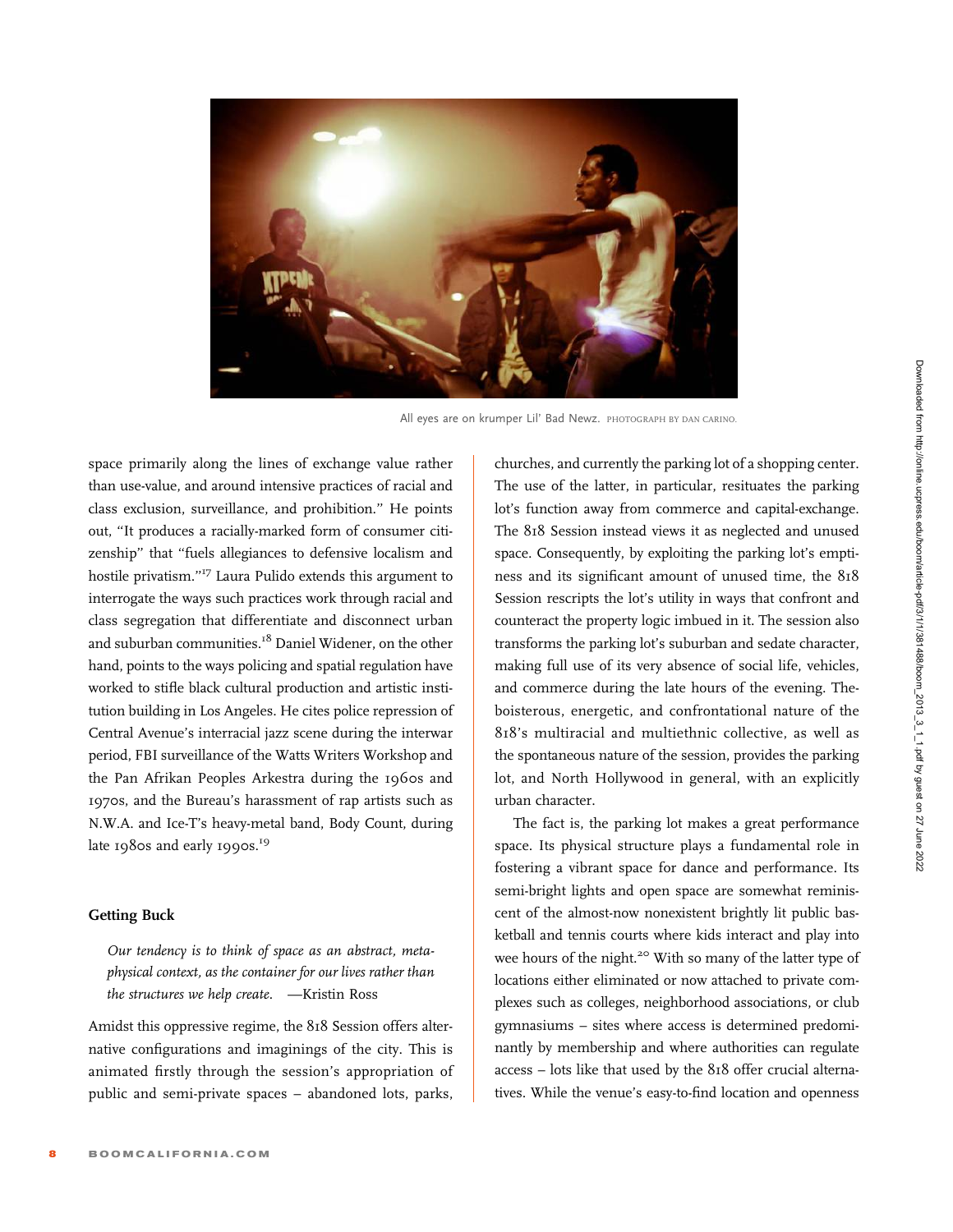accentuate the welcoming attitude of the 818 dancing community, the parking lot's lighting provides the performance area with a stage-like ambience where the light from streetlamps enlarges the dancers' torsos, limbs, and movements. What viewers obtain is greater scale and juxtaposition, features that heighten the performance.

The dancing is further amplified by the audio quality of the performance space. The lot's acoustics allow for high noise transmission and minimal noise suppression. The open space makes possible potentially loud volume and improved quality of sound. The audio recordings that are played and danced take on greater sonic weight and dimension – the thump of the bass, the kick of the snare, and the echo of voice and melody increase in magnitude. Lil' C, for instance, attributes dancers' theatrics to the sonic force of the music played at the session. ''It is a physical interpretation of that which we were hearing,'' he remarks, ''the hard base and the snares and the kick drums and the adlibs and the screams from Busta Rhymes to 50 Cent to Cassidy to Dip Set. People like Swizz Beatz, Pharrell, Rockwilder... they just motivate us to move in that sort of way.'' Here, Lil' C echoes a prominent scholar who describes how ''space is measured by the ear,'' that is, the ways ''space is listened for, in fact, as much as seen and heard before it comes into view."<sup>21</sup> Miss Prissy agrees, adding that the emotions the dancers wear on their faces and exhibit in their movements also become more profound in the semibrightly lit the parking lot. ''You can see all of the muscle structure. There's so much power behind it,'' she says.

Use of the space's gadgets and technological instruments – electrical poles, fences, doorways, and most significantly, cars – also helps to heighten krump performances. Whether jumping through the window or swinging on a door or pole, a dancer can feed off the object's energy and work within and around its existence, just as the shape of a building or brightness of a neon sign might inspire her. Contorting her body into a tight line, the dancer will slip and wriggle through these spaces, conveying a message that nothing can impede her, that squeezing her way through tight spaces and difficult circumstances is a practice essential to her life. Representing what music and theater arts scholar Thomas DeFrantz describes as ''movement ideology'' and ''compositional ideology,'' these kinds of dance gestures aestheticize a politics of transgression and resistance—they embody both the overcoming of immense odds and unique styles of movement and being.<sup>22</sup>

Several dancers insist that the lot's architectural structure influences their creative process and physical movement; that is to say the lines, angles, shapes, colors, and textures of the buildings and terrain are a central part of their imaginative palette. 818 krumper Christopher ''Worm'' Lewis relates the importance of the session's physical surroundings to his krumping, most centrally the luminous colors projected from various businesses' awnings and signs. ''You use your surroundings in krump,'' he explains, ''I may be dancing and look right and Carl's Jr.'s red color plays into my story.'' He elaborates that these structures become part of his performance. Rather than experiencing them as physical objects and preconfigured edifices that contain and surround his movements, Worm situates them as formations that he both uses and reproduces in new arrangements, new compositions. He states that for him ''seeing a structure'' is comparable to ''seeing a square [and] turning that square into a thousand other squares.'' For Worm, dance thus provides a portal to a different organization and assembling of physical space, one where the space of the parking lot doesn't simply exist on its own but is continuously composed and recomposed by dancers into existence. ''I feel once you start to realize that it's a subconscious thing and start to move it a few rows forward in your mind you start to become more of a dancer, more emotion. That's the word that keeps coming to mind: more.''

Worm's articulation encourages a consideration of how spatiality is produced and reproduced through consciousness, social being, corporeality, and embodiment. His statement relays that he treats spatiality and architecture as lived productions and lived experience integral to the formation of human subjects. Rather than approaching and experiencing architecture and space as unmovable objects and structures separate from social life processes, Worm theorizes them as processes, representations, and practices innate to what it means to be human, available for human use and reconstruction. His statements tie into what scholar Henri Lefebvre theorizes as the ''spatial body,'' where the body represents a dynamic intersection of terrain, embodiment,

''I may be dancing and look right and Carl's Jr.'s red color plays into my story.''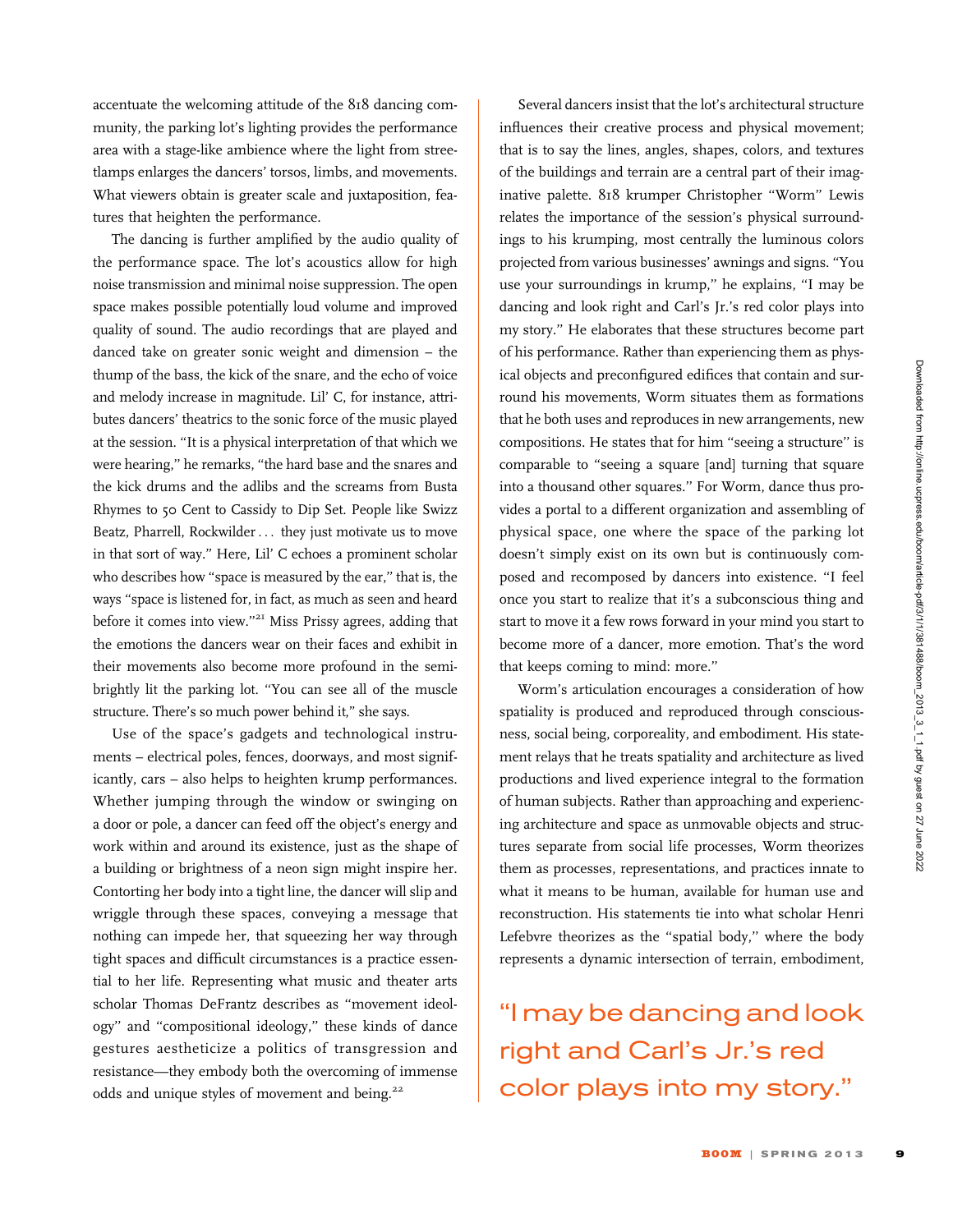corporeality and social identity. ''For the spatial body,'' Lefebvre writes, ''becoming social does not mean being inserted into some pre-existing 'world': this body produces and reproduces—and it perceives what it reproduces and produces."<sup>23</sup> Chopper, another dancer, builds on this idea. Remarking on the impact of krump, he employs a spacial metaphor:

This style touches a different place inside me ... somewhere new that you haven't been. Krump is where not a lot of people get to go; so this allows you to go there ... . It's your own there. I can't say it's a specific there. I can't say that today is the there I'm going to be tomorrow or the next time I do it. Right now I'm somewhere I ain't never been before and next week I'm going to go somewhere else ... . It just depends but you'll feel it. It's there. [Emphases added]

From this perspective, krump and street dancing offer an intriguing lens to consider racial corporeality in performance as well as how some young working class black and brown Angelenos grapple with the challenges of social life by reconstructing particular social and physical spaces with meaning and value. Krump's warrior character and hardhitting energy are reflective not just of the music to which dancers listen and perform, but also of the marginalization and disenfranchisement they experience. Anger and frustration produced by poverty, family trouble, limited work opportunities, and lack of access to quality educational and recreational spaces are constructively channeled. Worm details the difficult circumstances several dancers face within their homes. ''We were dealing with adult issues, and things were happening, like domestic violence and molestation. We [therefore] didn't want to always be happy. We weren't happy. [As a result] our dance started to have more grittiness to it.'' This pain can be discerned in specific dance movements. Gestures toward shooting, stabbing, hanging, kicking, and punching can illuminate the violent acts and forms of oppression inflicted on these dancers and their respective communities. But at other instances, these movements are deployed for the sake of catharsis, rehabilitation, and healing, and to represent the courage of fighting back.

Corporeality and performance therefore take on important spatial politics at the 818 Session. Street dancers are confronted with the ''space of experience,'' that is to say, with ''what surrounds the body, the context wherein we find ourselves,'' meaning the ways physical environment, material conditions, and social discourse regulate and constrain their lives and choices.<sup>24</sup> But as Chopper and Worm assert above, street dance enables 818 participants to productively reconfigure these dilemmas—these structures—into new forms. Embodiment and performance thus facilitate redefinition of space and contestation of the dominant culture's practices of assigning space. At the 818 Session street dancers embody space—they give expression to their identities and make visible counter-arguments about how space should be used and who can use it. According to communication scholar Murray Forman, it is through these kinds of practices, ''the process of making spatial sites significant," that people enact "the active transformation of space into place.'' Forman elaborates, ''It emerges as a meaningful domain through experience, perception, and the visceral contact that occurs as one interacts with the physical and social environment ... . In other words, place is produced according to rhythms of movement and patterns of use.''<sup>25</sup>

That dancers of different racial, class, geographical, and dance backgrounds are able to give expression to their identities in distinct and creative ways in this site is perhaps its most important aspect. Among one another, street dancers perform and are made privy to multiple renderings of the city, multiple formulations of what Los Angeles is and represents. Frankie J, a 1980s b-boy, dance documentarian, and videographer of the 818 Session, explains, ''What makes 818 amazing is that these kids come here, they're not local kids. They don't live just a few blocks away. [A] lot of these kids live in Long Beach. They live in South LA. They live in Compton, in Watts, Inglewood, Crenshaw District. They live in the West part of the Valley. They live in Lancaster, Los Vegas, Orange County, Long Beach ... . these kids who come consistently take trains. They bike here. They get dropped off here.'' A North Hollywood parking lot thus offers these travelers an important node—a site for the intersection of different dance styles and identities. Here it is not social class, formal dance education, or racial identity that serve as these travelers' key modes of currency, but rather performance, originality, and style.

#### Making Room for the Queens of Krump

The session's celebration of style and difference, however, is not devoid of contradiction and unequal power dynamics,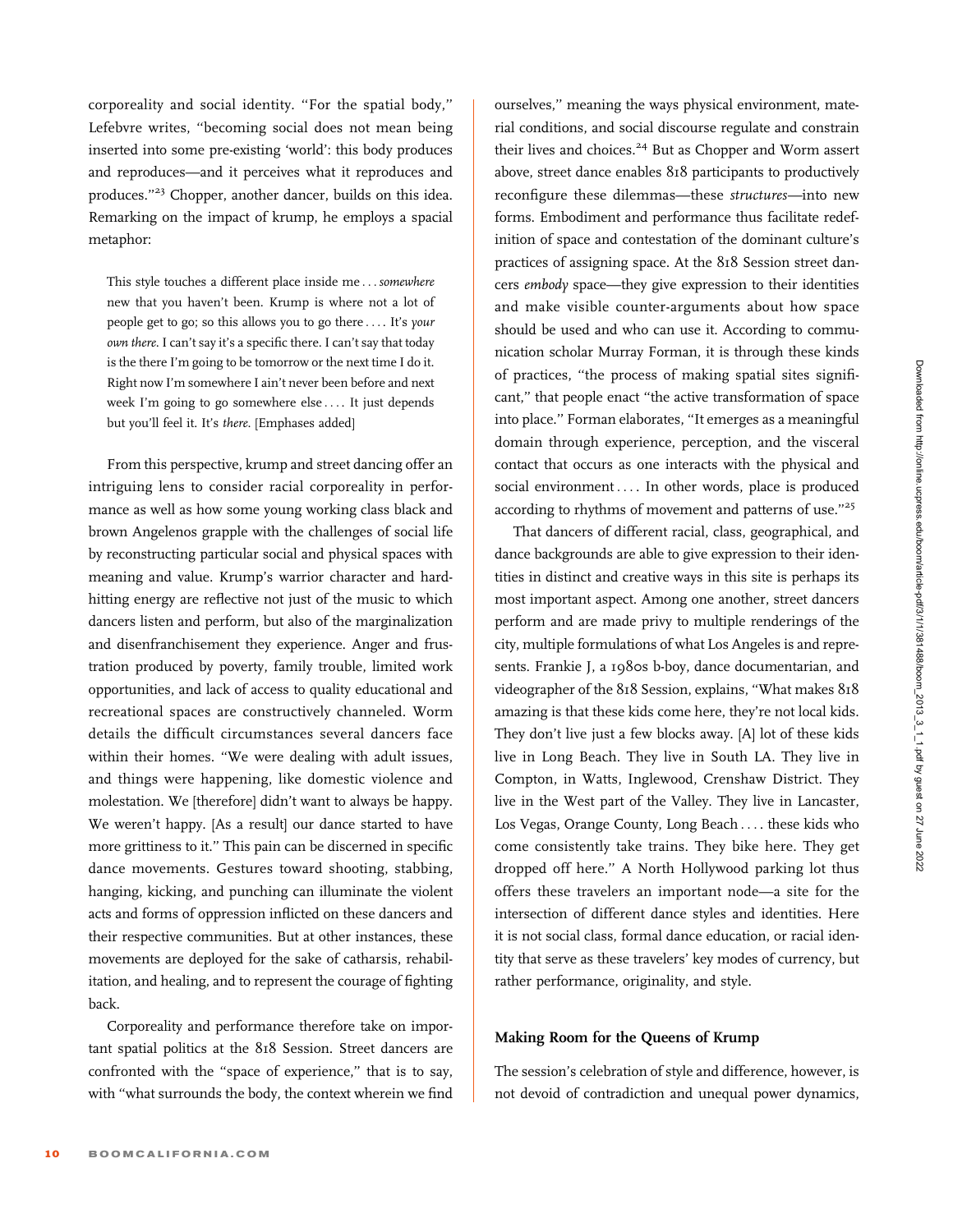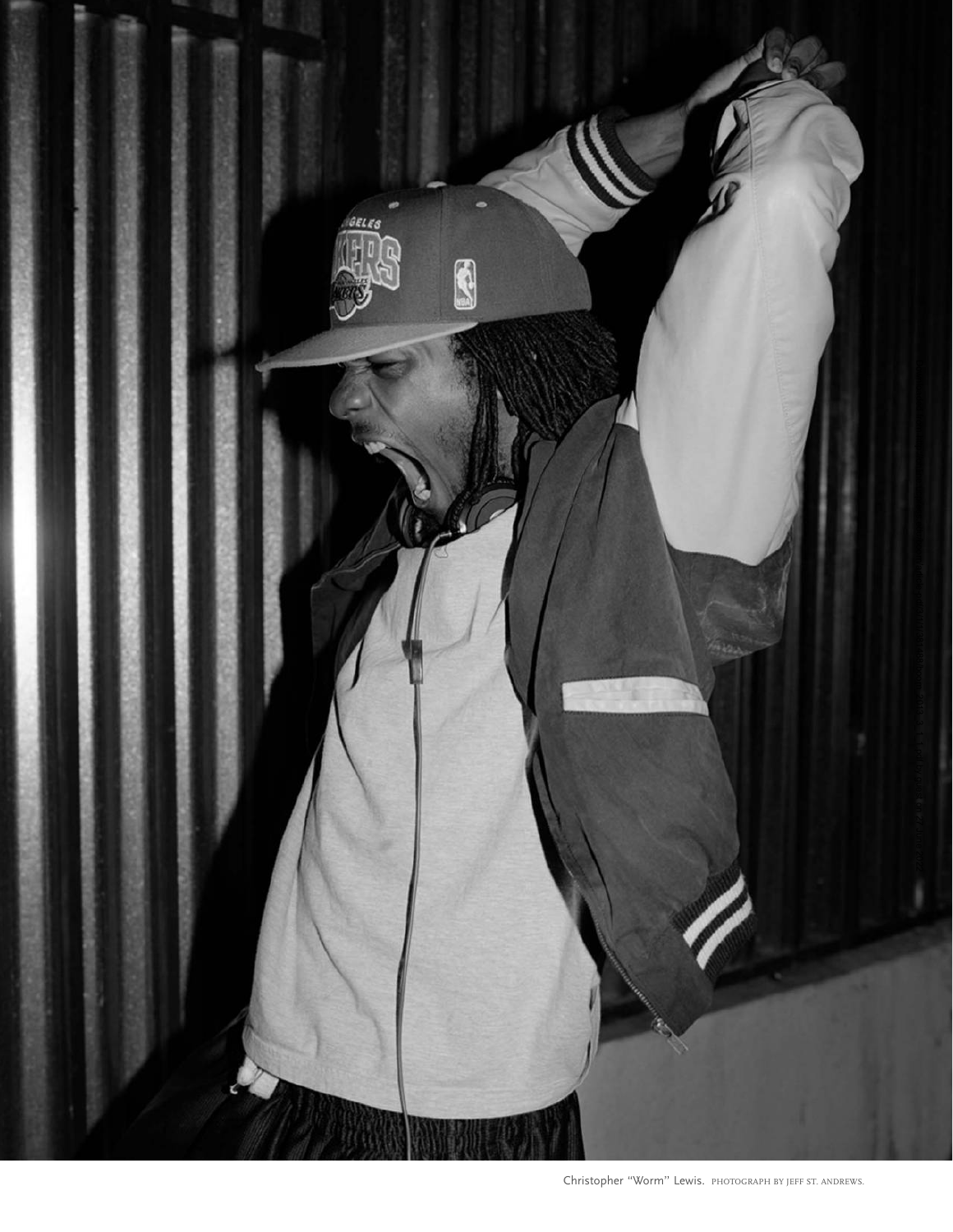particularly regarding gender. Men dominate the 818, not just in terms of the ratio of performers and attendees, but also concerning the construction of gender relations and gender roles. The common description of the session as a male-space makes it extremely difficult for female krumpers to cultivate autonomous spaces of expression, critique, and performance. Female krumpers consequently have a hard time being judged in relation to and on the same terms as their male counterparts. ''You can't be girly and be considered buck,'' says Ke'Aira ''Lil Daisy'' Roberson, a female dancer who has been krumping since the age of 13. ''You still gotta be as live as the guys to be considered a top female in krump. You're expected to be as good as the guys but not dance like them. With the girls, it's a certain pressure. We get compared [to each other] more than the guys. If there's another girl that comes out, then the guys say, battle her and beat her.''

The repression of female krumpers also takes shape through Cartesian arguments and sexist claims about women. Because krump's movements and narratives are based around and thrive off of emotional release, some dancers argue that it is a dance form more readily available to women's dispositions and temperament. Learning and performing krump, they assert, should come ''naturally'' to women because women are biologically more ''emotional'' than men and are more prone to bodily release. Krumper Shofu Tha Beatdown asserts that contrary to what people may assume, ''females have the advantage [in krump] because they are already more emotional. Their krump is more powerful.'' He continues, ''A lot of male krumpers are said to be sensitive because they know how to let their emotions go when they dance. They come off as weak sometimes.'' As Shofu relays, the 818 community often conflates emotional release with femininity, an assertion that not only frames female dancers' performances within an extremely narrow scope and reifies the assumed differences between the genders, but which additionally stigmatizes male dancers whose movements do not correspond with dominant constructions of heterosexual masculinity. Rigid standards about how one should perform his masculinity then become another mode of reemphasizing masculinist and heterosexual norms.

Female krumpers also struggle with being accused of mirroring the dance styles of male krumpers. Miss Prissy, for example, criticizes those who are interested in krumping

because their boyfriends are dancers, or who attend the session as a means to establish romantic relationships. ''I watch girls come in. I'm observing you. I'm watching all the wrong moves you're making, how you're coming into the krump world. These girls that are sneaking in, having these guys train them. No guys ever trained me, ever.'' Despite perhaps the validity of her critique, Miss Prissy's narrative illuminates the imbalanced and unfair standard to which female krumpers are judged and which they must negotiate in order to obtain recognition and respect. Young males who go to the session are rarely ever accused of mimicry, not to mention of ''sneaking in'' and attending for the reasons Prissy attributes to some female dancers. Her remarks are thus another reminder of the session's dominant masculinist culture. They reveal how even female dancers participate in and replicate some of the discourses that deny other female krumpers agency and authority.

Irrespective of gender, Miss Prissy is one of the most talented and respected krump dancers in the world. Her skill level alone ranks her as part of the upper echelon of both the 818 Session and the global krump community. One night she dances as if she has fallen into a trance. Her expressions alternate between pain, anger, and joy, mesmerizing all who watch with the way each shift in expression simultaneously correlates with an abrupt shift in movement. She lunges her body back and forth, knees bent, nails scratching at the asphalt. She whirls around, swinging her neck, and stumbles away from the circle exhausted, as if in meditation. Krump dancer Manny ''Xclusive'' Fernandez insists that Miss Prissy is the epitome of krump. He explains that what makes her especially unique is her ability to upstage male dancers while ''still look[ing] like a lady,'' that is, her ability to perform and play with ideas about masculinity and femininity. Miss Prissy's tactical play challenges the session's reductive discourses about gender because it publicly calls into question dominant arguments about the embodiment and performance of gender. Thus, Manny asserts that while Miss Prissy ''has the style, character, and pizzazz to keep up with guys,'' what makes her stand out is that ''she can beat anybody at any session. She will go at it with guys, no problem.'' In so doing, Miss Prissy challenges and outshines male dancers' performances of masculinity sometimes on their own terms, while simultaneously conveying a unique female-based krump outlook and style. Through dance, she periodically performs what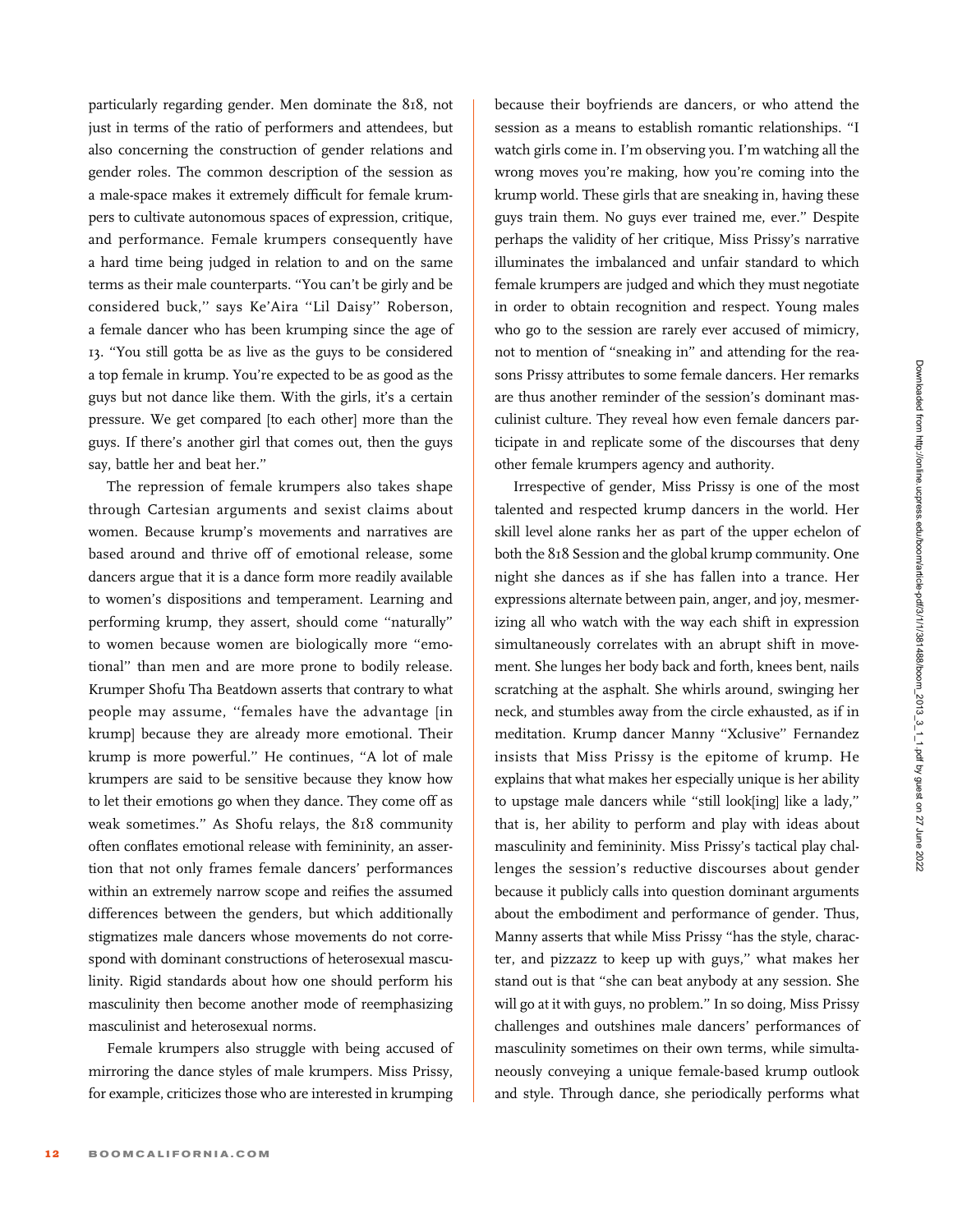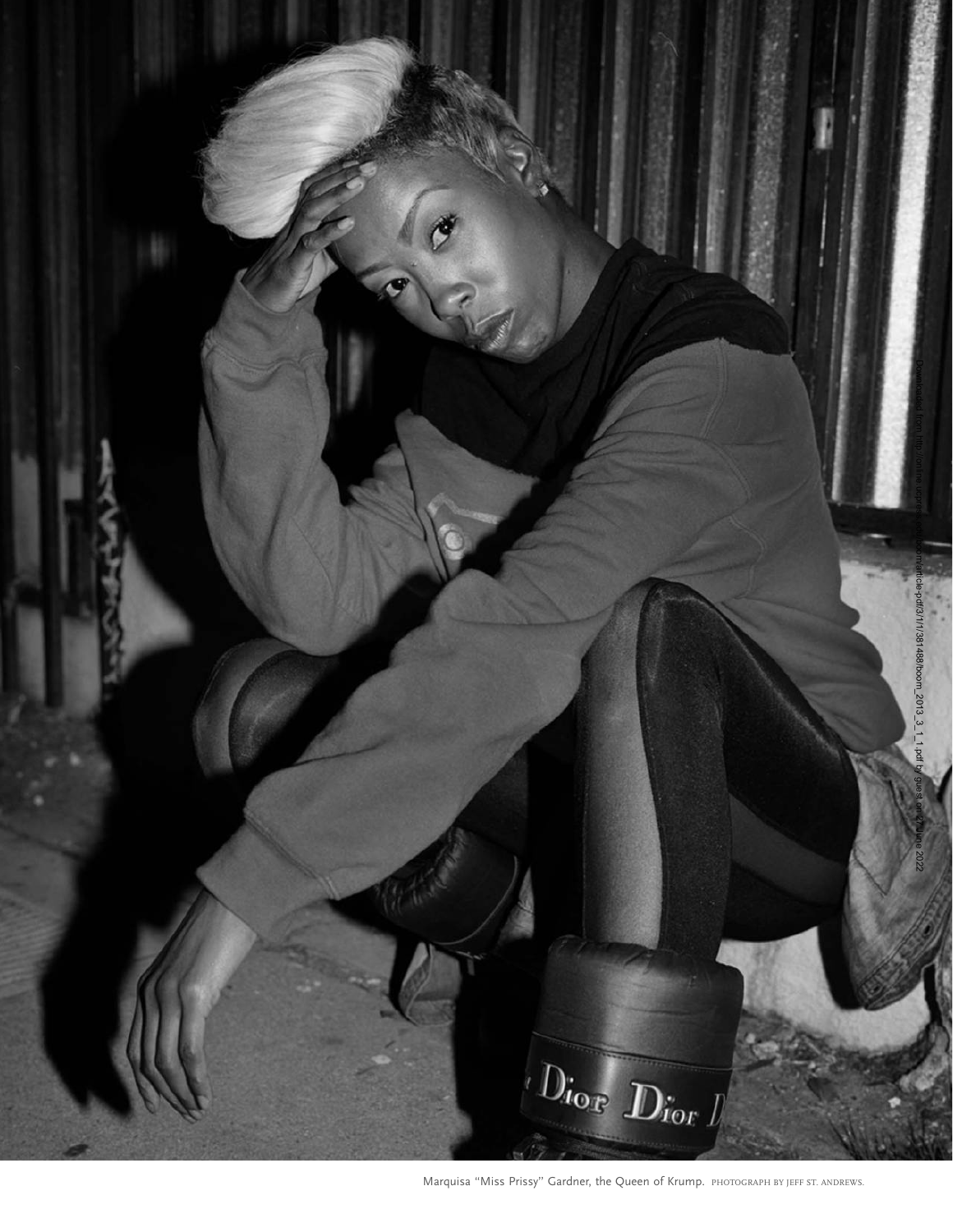some people consider to be normative traits of masculinity (aggression, competitiveness, anger, etc.) better than the boys.

Manny states that what also distinguishes Miss Prissy from other talented krumpers is her leadership and diplomacy. Describing Miss Prissy as an ambassador of krump, he maintains that she has been a vital force in drawing younger dancers toward krump and sustaining the relations between many of the 818 Session's participants. ''Ever since I've known Prissy, she's been the type of person to be more of a leader, not a follower. She creates opportunities for other dancers. A lot of people don't see what she does for the krump community. She's the queen of krump, and more than dancing comes with that title.'' Miss Prissy confirms that she does feels responsible for maintaining krump's authenticity and the survival of the 818 Session. She states with pride, "I'm the mother of krump; the first woman to ever embody it. It's my firstborn child. I nourish krump. I watch it grow. It's the seed I planted, and I'm trying to make sure no weeds get around it.'' But Miss Prissy points out that despite this mother-like image she is unwilling to silence the intensity and eroticism of her dancing; carving out a space among male krumpers does not mean she must completely surrender her femininity and sexuality to their standard and codes of gender. Use of sexual innuendo and gendered discourse aid her in expressing her femininity and sexuality simultaneously in a way that neither divorces one from the other nor adheres to the normative gender roles articulated by some male dancers. ''I should have jacked off before I came here, the back of my thighs are burning,'' she jokes about another dancer's performance and concludes comically, "I'm having a krump orgasm." Such gestures demonstrate that her leadership does not rest on her being identified or performing within terms of asexuality, repressed sexuality, or subdued femininity.

Miss Prissy's performances of femininity are rather raw, combative, sexual, and nurturing all at once. And these elements of her dancing and leadership confront the 818 Session's discourses and practices of male dominance

### A lot of people don't see what she does for the krump community.

head-on. By fostering and strengthening the 818's sense of fellowship and community, and utilizing dance to challenge, break down, and accentuate the differences between male and female krumpers, she offers a transgressive model of gender roles, one which promotes the need for a more gender-equal environment. ''We've always had a different fight than men,'' she points out, ''Our fight is harder because not only are we fighting for respect, but you're also fighting to be noticed because you're the woman. Damn, what do I do? I can't be too aggressive because then I'm coming off butch. But I definitely have to represent for women and still be a strong presence. It's a heavy hat to wear.'' She ultimately hopes that her leadership is helping to cultivate a larger collective female standpoint within krump. ''I can't bow out of krump when there are so many girls that have no presence,'' she says with a sigh. ''My duty is not fulfilled. My whole point being in krump was to give women a presence.''

Like Miss Prissy, other dancers exploit the session's dynamics as means to challenge multiple forms of oppression and inequality, including the discourses and practices of power and domination that operate among the session collective. Furthermore, because the rules of exchange and interaction are fluid and always up for grabs, the 818 Session, unlike privatized and hyper-regulated Los Angeles spaces of commerce, play, and performance, allows for more open cultural warfare. Like other current street dancing movements across the United States—whether ''flexing/bone breaking'' in Brooklyn, the Chicago footwork movement, ''turf dancing'' in the Bay Area, or ''jerkin''' in Los Angeles—the krump dancers of the 818 Session have cultivated a unique form of expressive culture that speaks depths of meaning about race, corporeality, and the ''diverse practices that produce distinct kinds of urban spaces in America's cities."<sup>26</sup> It is therefore another pertinent example of ''the way that creative works force us to confront the urban landscape."<sup>27</sup>

#### Coda

Around 2:15 AM a police car rolls up. The officers flash the siren and beam the vehicle's lights in the direction of the circle. A young man pushes the circle open into a half moon, giving the police an unobstructed view. ''Let them see we're just dancing," he says. He throws his arms to the sky, hops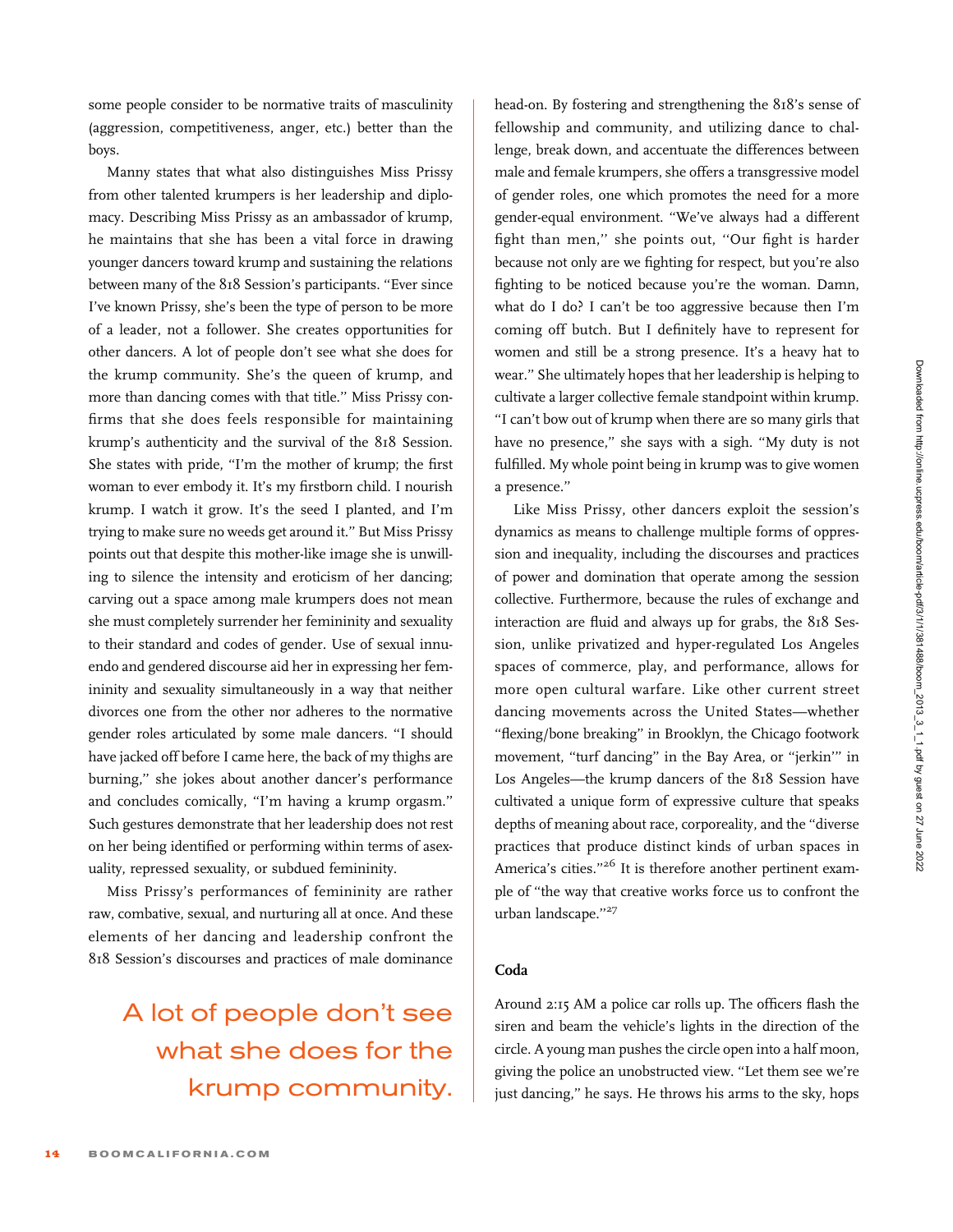## ''Krump means elevation,'' he points out. ''It means victory. It means prosperity. It means positivity. It means anger, emotion, oppression, inspiration, aspiration ... . It's life.''

on one knee, and bounces to his feet. ''Show them how you roll, Lil' C!'' someone yells. The officers, however, appear determined. One of them shouts through a megaphone that he has received noise complaints and that the group must disperse or face arrest and citation. ''They fin' to try to break us up real quick. That's what they do,'' Lil' C comments to no one in particular. He nonetheless doesn't stop. He hits his elbow with his knee, swings both arms alternately through his legs, tilts forward and steps back. He plants his last foot stomp and walks off, blending into the crowd.

Disappointed, everyone slowly retreats. They stop to say goodbye and give each other dap and hugs. As the session comes to its end, Lil' C laments over the control that the police hold over this community of street dancers. ''We're from the land of sirens. Blue and red lights flashing are nothing new to us. That's what we see all the time,'' he adamantly contends. ''But what we have to impress upon them is that we understand that when you guys see a crowd of young black and mixed ethnic group of people congregating in one area you automatically think that some sort of criminal activity is going on, but there's not ... . We're on a different wavelength, a different frequency than that of those individuals who you would catch robbing, stealing, breaking windows, whatever the case may be.'' Still, he remains hopeful that the 818 Session's positive practices will gradually temper the North Hollywood Police Department's supervision and regulation of the weekly gathering. Whatever the case may be, the 818 Session is not going anywhere anytime soon, even if that means relocating to another North Hollywood site. As Lil' C relates, this collective has no aversion to movement and change. ''Krump means life. Krump means elevation,'' he points out. ''It means victory. It means prosperity. It means positivity. It means anger, emotion, oppression, inspiration, aspiration ... . It's life. It's energy. It's forever. It's what it is. It's buck."  $\mathbf B$ 

### **Notes**

- <sup>1</sup> George Lipsitz, "The racialization of space and the spatialization of race," Landscape Journal 26 (2007), 1-14.
- Joseph Schloss, Foundation: B-Boys, B-Girls, and Hip Hop Culture in New York (Oxford, UK: Oxford University Press, 2009), 97.
- <sup>3</sup> Murray Forman, The 'Hood Comes First: Race, Space, and Place in Rap and Hip-Hop (Middletown, CT: Wesleyan University Press, 2002), 8.
- <sup>4</sup> For scholarly works on Hip Hop dance and contemporary subculture dance see (though this list is not exhaustive): Lynne Fauley Emery, Black Dance: From 1619 to Today (Princeton Book Company, 1989); Bilal Allah, "Can't Stop the Body Rock Part Two: Hip-Hop's Fly Choreographers,'' Rap Pages (August 1993), 48–51; Tricia Rose, Black Noise: Rap Music and Black Culture in Contemporary America (Hanover, NH: Wesleyan Press, 1994); Christina Verán, "The Rise and Fall and Rise of the B-Boy Kingdom,'' in The Vibe History of Hip Hop edited by Alan Light, 53–60 (New York, NY: Three Rivers Press, 1999); Elizabeth C. Fine, Soulstepping: African American Step Shows (Urbana and Chicago: University of Illinois Press, 2002); Jeff Chang, Can't Stop Won't Stop: A History of the Hip Hop Generation (New York, NY: St. Martin's Press, 2005); Kyra D. Gaunt, The Games Black Girls Play: Learning the Ropes from Double-Dutch to Hip-Hop (New York, NY: New York University Press, 2006); Jorge Pabon, ''Physical Graffiti: The History of Hip-Hop Dance," in Total Chaos edited by Jeff Change, 18-26 (New York, NY: BasicCivitas, 2006); Schloss, Foundation; Mohanalakshmi Rajakumar, Hip Hop Dance: The American Dance Floor (Greenwood Press, 2012).
- <sup>5</sup> For a greater history of popping and locking as well as on West Coast Hip Hop and Hip Hop dance, see Pabon, ''Physical Graffiti"; Gabriela Jiménez, "Something 2 Dance 2": Electro Hop in 1980s Los Angeles and Its Afrofuturist Link,'' Black Music Research Journal 31, Number 1 (Spring 2011): 131–144; Brian Cross, It's Not About a Salary ... Rap, Race and Resistance in Los Angeles: Rap, Race, and Resistance in Los Angeles (Verso Books, 1993); Robin D. G. Kelley, ''Kickin' Reality, Kickin' Ballistics: Gangsta Rap and Postindustrial Los Angeles," in Droppin' Science: Critical Essays on Rap Music and Hip Hop Culture,